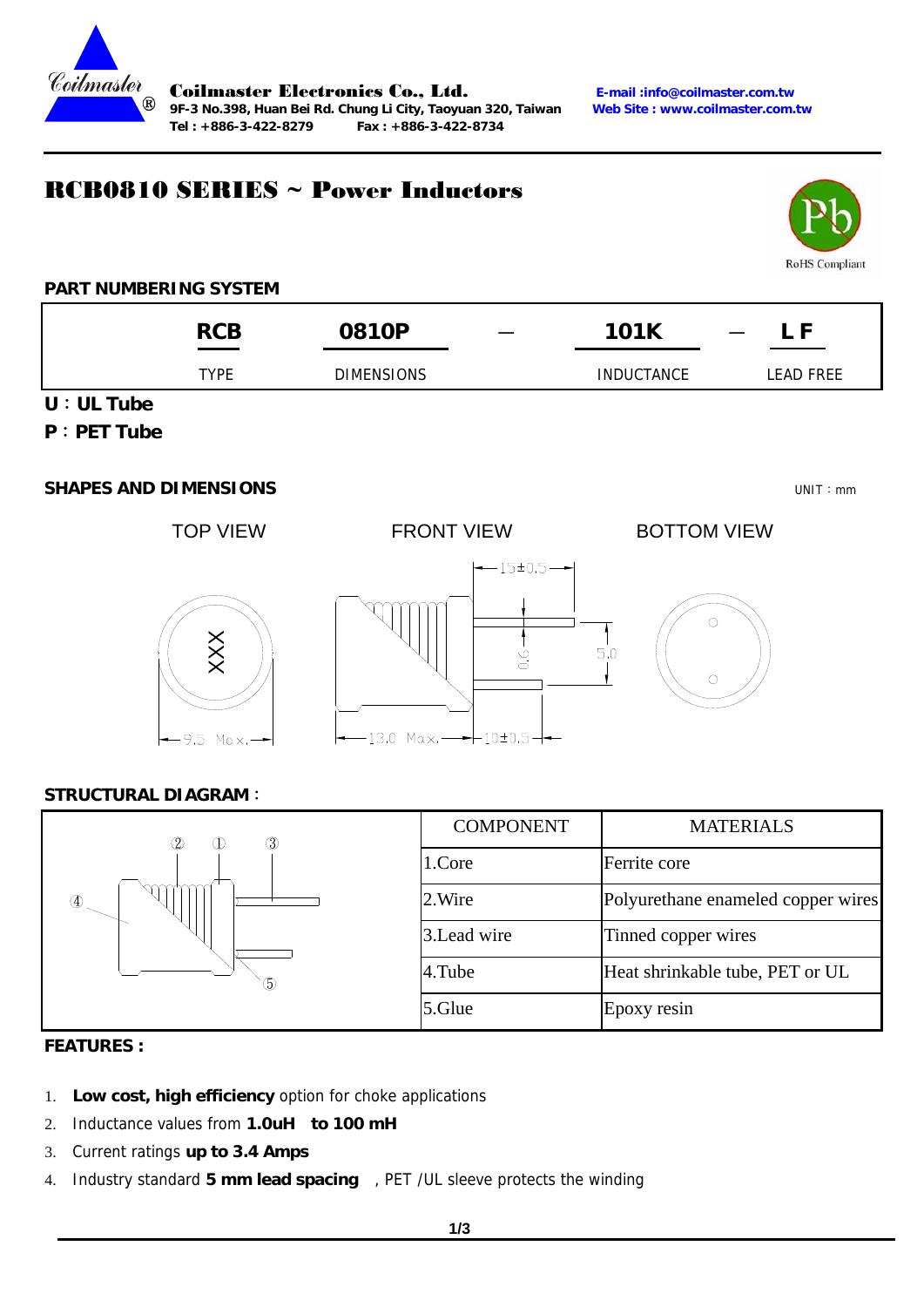

**9F-3 No.398, Huan Bei Rd. Chung Li City, Taoyuan 320, Taiwan Site : www.com.twarehouse : www.com.twarehouse : www.com.twarehouse : www.com.twarehouse : www.com.twarehouse : www.com.twarehouse : www.com.twarehouse : www.co Tel : +886-3-422-8279 Fax : +886-3-422-8734** 

Coilmaster Electronics Co., Ltd. **E-mail :info@coilmaster.com.tw**

## RCB0810 SERIES ~ Power Inductors



#### **SPECIFICATION TABLE**

| <b>PART NUMBER</b>     | <b>INDUCTANCE</b> | Q     | DCR $(\Omega)$ | IDC (mA) | SRF(MHz) | <b>TEST FREQ.</b> |
|------------------------|-------------------|-------|----------------|----------|----------|-------------------|
|                        | $(\mu H)$         | (min) | (max)          | (max)    | (min)    | (f)               |
| <b>RCB0810-1R0M-LF</b> | 1.0               | 90    | 0.02           | 3400     | 100      | 7.96MHz           |
| <b>RCB0810-1R2M-LF</b> | 1.2               | 90    | 0.02           | 3400     | 90       | 7.96MHz           |
| <b>RCB0810-1R5M-LF</b> | 1.5               | 95    | 0.02           | 3400     | 80       | 7.96MHz           |
| <b>RCB0810-1R8M-LF</b> | 1.8               | 95    | 0.03           | 3300     | 75       | 7.96MHz           |
| <b>RCB0810-2R2M-LF</b> | 2.2               | 100   | 0.03           | 3000     | 70       | 7.96MHz           |
| <b>RCB0810-2R7M-LF</b> | 2.7               | 110   | 0.04           | 3000     | 60       | 7.96MHz           |
| <b>RCB0810-3R3M-LF</b> | 3.3               | 110   | 0.04           | 3000     | 56       | 7.96MHz           |
| <b>RCB0810-3R9M-LF</b> | 3.9               | 110   | 0.05           | 2900     | 52       | 7.96MHz           |
| <b>RCB0810-4R7M-LF</b> | 4.7               | 110   | 0.05           | 2900     | 30       | 7.96MHz           |
| <b>RCB0810-5R6M-LF</b> | 5.6               | 110   | 0.06           | 2600     | 30       | 7.96MHz           |
| <b>RCB0810-6R8M-LF</b> | 6.8               | 90    | 0.06           | 2500     | 20       | 7.96MHz           |
| <b>RCB0810-8R2M-LF</b> | 8.2               | 80    | 0.06           | 2000     | 17       | 7.96MHz           |
| RCB0810-100K-LF        | 10                | 90    | 0.10           | 1600     | 12       | 2.52MHz           |
| RCB0810-120K-LF        | 12                | 90    | 0.10           | 1400     | 11       | 2.52MHz           |
| RCB0810-150K-LF        | 15                | 90    | 0.10           | 1300     | 10       | 2.52MHz           |
| RCB0810-180K-LF        | 18                | 80    | 0.11           | 1200     | 9.0      | 2.52MHz           |
| RCB0810-220K-LF        | 22                | 70    | 0.13           | 1100     | 8.0      | 2.52MHz           |
| RCB0810-270K-LF        | 27                | 70    | 0.14           | 1000     | 7.0      | 2.52MHz           |
| RCB0810-330K-LF        | 33                | 70    | 0.16           | 900      | 7.0      | 2.52MHz           |
| RCB0810-390K-LF        | 39                | 70    | 0.16           | 800      | 6.0      | 2.52MHz           |
| RCB0810-470K-LF        | 47                | 70    | 0.16           | 700      | 5.5      | 2.52MHz           |
| RCB0810-560K-LF        | 56                | 60    | 0.22           | 700      | 5.5      | 2.52MHz           |
| RCB0810-680K-LF        | 68                | 60    | 0.23           | 600      | 5.0      | 2.52MHz           |
| RCB0810-820K-LF        | 82                | 60    | 0.27           | 500      | 4.5      | 2.52MHz           |
| RCB0810-101K-LF        | 100               | 40    | 0.29           | 400      | 4.5      | 796KHz            |
| RCB0810-121K-LF        | 120               | 40    | 0.33           | 400      | 4.5      | 796KHz            |
| RCB0810-151K-LF        | 150               | 40    | 0.46           | 350      | 4.5      | 796KHz            |
| RCB0810-181K-LF        | 180               | 40    | 0.51           | 350      | 4.0      | 796KHz            |
| RCB0810-221K-LF        | 220               | 40    | 0.62           | 300      | 3.5      | 796KHz            |
| RCB0810-271K-LF        | 270               | 30    | 0.65           | 250      | 3.0      | 796KHz            |